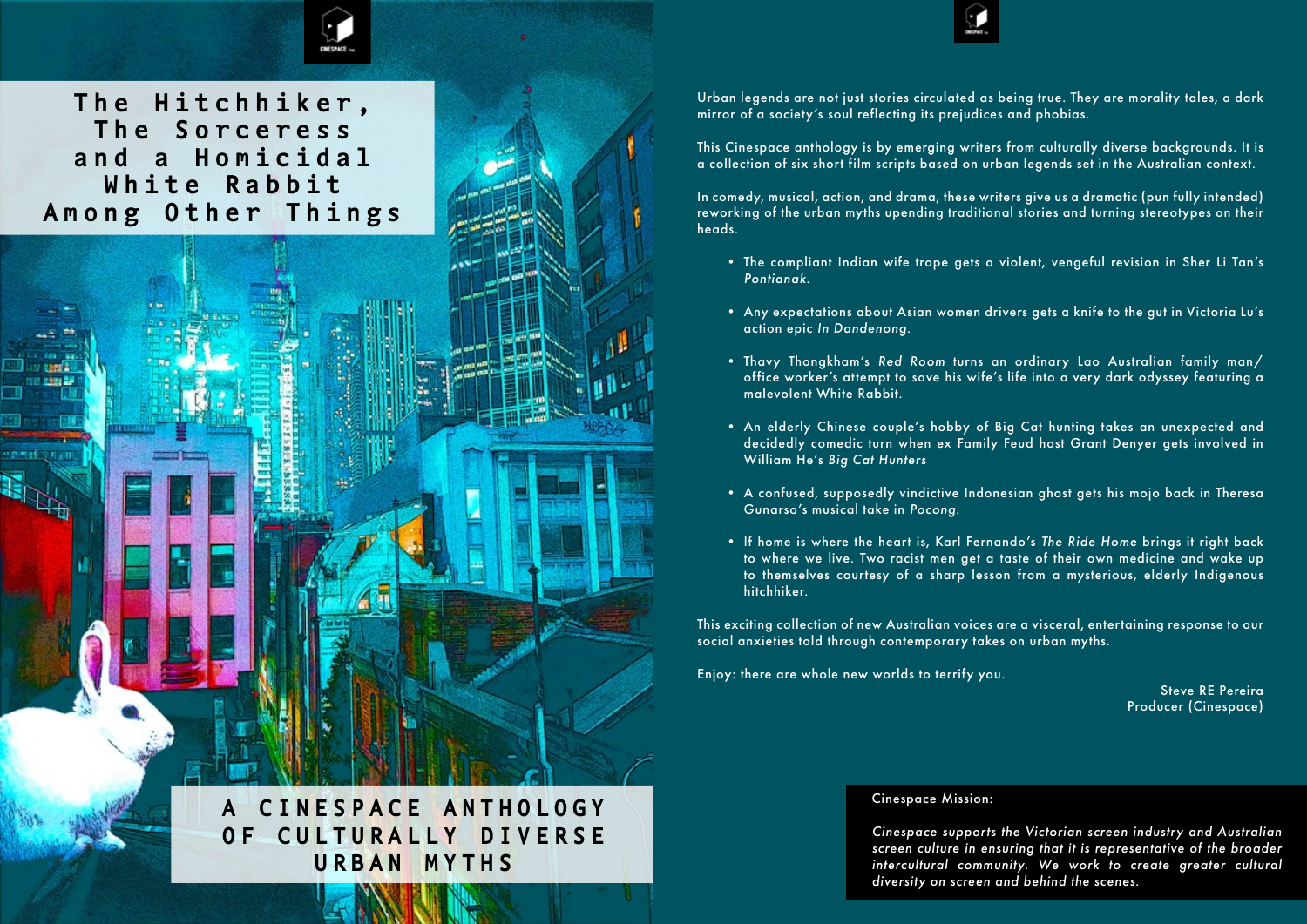



Sabi Paisa is a Romanian filmmaker who has been residing in Australia for the last 20 years. She has built a reputation as one of the most sought after Script Supervisors with over 100 hours of broadcast television and feature films, like Bloom for Stan, Informer 3838 for C9, Secret Bridesmaids Business for 7 Studios, Blake Mysteries, The Warriors, Get Crack!n for the ABC, etc.

Sabi has also been training film students in Script Supervision since 2009 with yearly lectures at the VCA, Deakin University, Sydney Film School and the Open Channel. She has produced and directed the 24 episode TV show Bric-a-Brac which was awarded the Best Multicultural Program and Best New Producer in 2007 and has written and directed short films, music videos and promos under her production name Puzzled Look. In 2015 she founded Euraw Stories, a series of monthly events showcasing the newest cinema from Central, Eastern Europe and the Balkans.

Sabi has been on the Committee of Cinespace since its foundation and is an advocate of diversity in the media, helping filmmakers from CALD communities enter the film industry. She was a member of the New Emerging Communities Program through Leadership Victoria in 2018 and is an accredited AMES tutor supporting migrants and refugees with low English skills integrate in Australia.

Sabi is a graduate of Directing and Screen Writing from AFTRS and was awarded The Student Of The Year by Curtin University in WA at the graduation of her BA in Media and Film.

# **S H O W R U N N E R Sabi Paisa**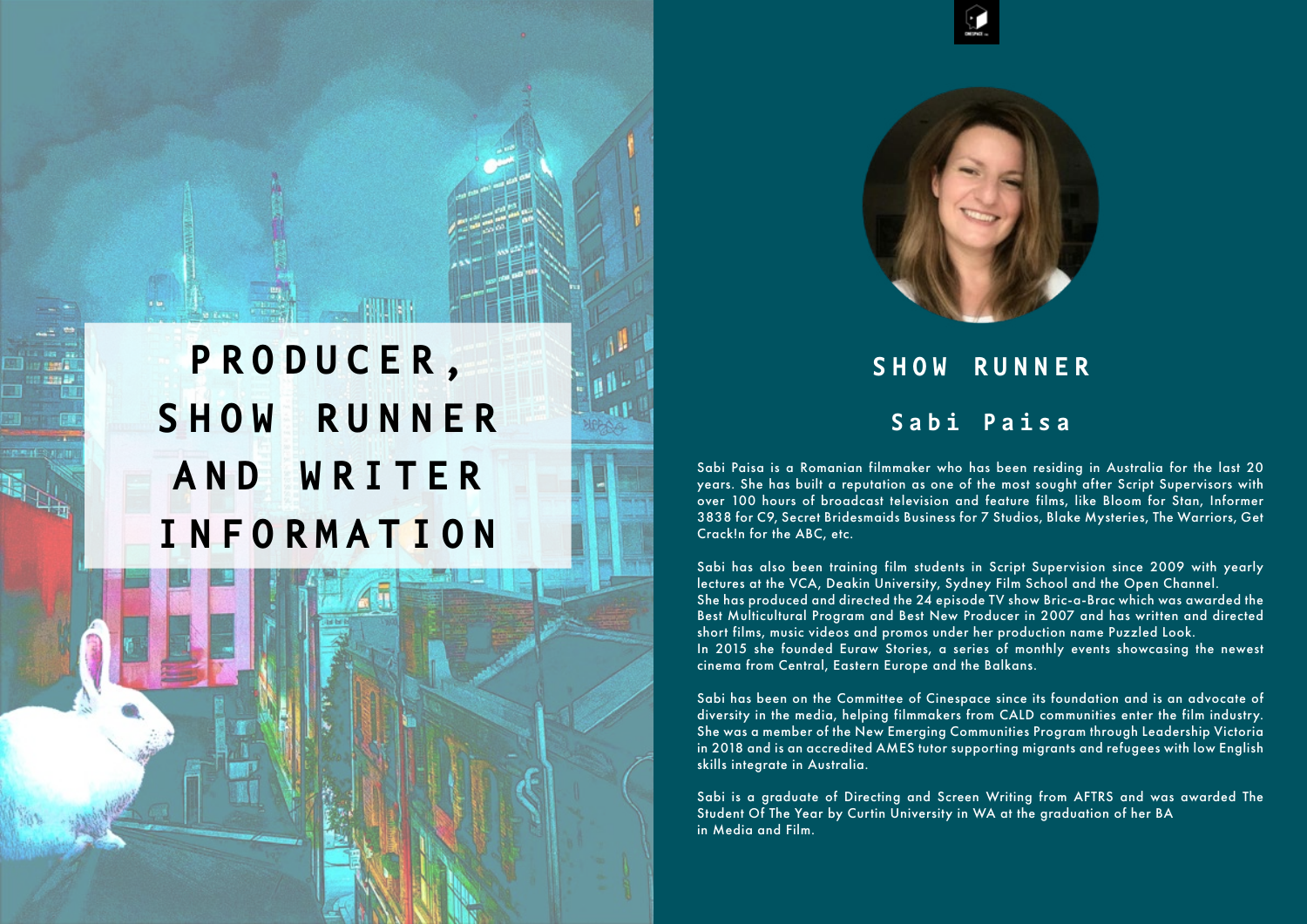An early-career writer/producer with a multi-platform approach, Sher-Li Tan uses her background in film production, branding and speech pathology to inform the content she creates.

A passionate emerging writer, she was selected and developed through the assistance of the Story Lab programme in 2018/19 (Film Victoria/Cinespace). Sher-Li was also shortlisted as a writer for 2018's Australian Writers Guild Diversity Showcase competition with her pilot script for her dramedy series, The Shit List.

With creation experience in short-form narrative and the highly competitive commercial space, Sher-Li has produced indie features, web content, corporate campaigns and shorts. In 2019, she produced an independent drama feature, One Punch, which is currently in post-production. She is a trained speech pathologist and filmmaker by trade, and has onset experience on multiple and award winning ABC productions.

A first-generation Malaysian-Australian with Mauritian, Indonesian, Singaporean and Malaysian roots, Sher-Li strongly believes in the power of stories and their ability to connect and engage. This has made her hungry for diverse content, which she hopes to contribute to with her work.

Sher-Li is currently developing a slate of projects for Rooftop Film Co with producers Darcy Yuille and Margaret Tillson, as well as her own (Passport Productions).







# **W R I T E R**

# **Sher-Li Tan**

William He is a factual storyteller currently focusing on documentary filmmaking, in his final graduating year at the VCA studying a Masters of Film and TV.

With a background in video production across many genres that has spanned over four years, highlights of his work so far have included two music videos directed, shot, and edited for Moaning Lisa – "Good", which was played as part of BIGSOUND 2018, and "Lily", which had its world premiere on Triple J Unearthed.

Additionally, his film "My Cousin's Wedding and Other Life Lessons" reached the shortlist for TropFest 26, and he has been the showrunner head writer, and director for two webseries' that have been selected for Melbourne WebFest 2019 and 2020 respectively – the threepart narrative comedy webseries "The Deep End", and the anthology comedy explainer series, " William Explains".

His most recent, publically exhibited work is his music video/documentary hybrid work, "FOOLS.", playing as part of Canberra Short Film Festival 2020.

He is currently focusing on factual storytelling, and is particularly interested in comedic hybrid documentary filmmaking, short form web content, and data journalism.

**W R I T E R W i l l i a m H e**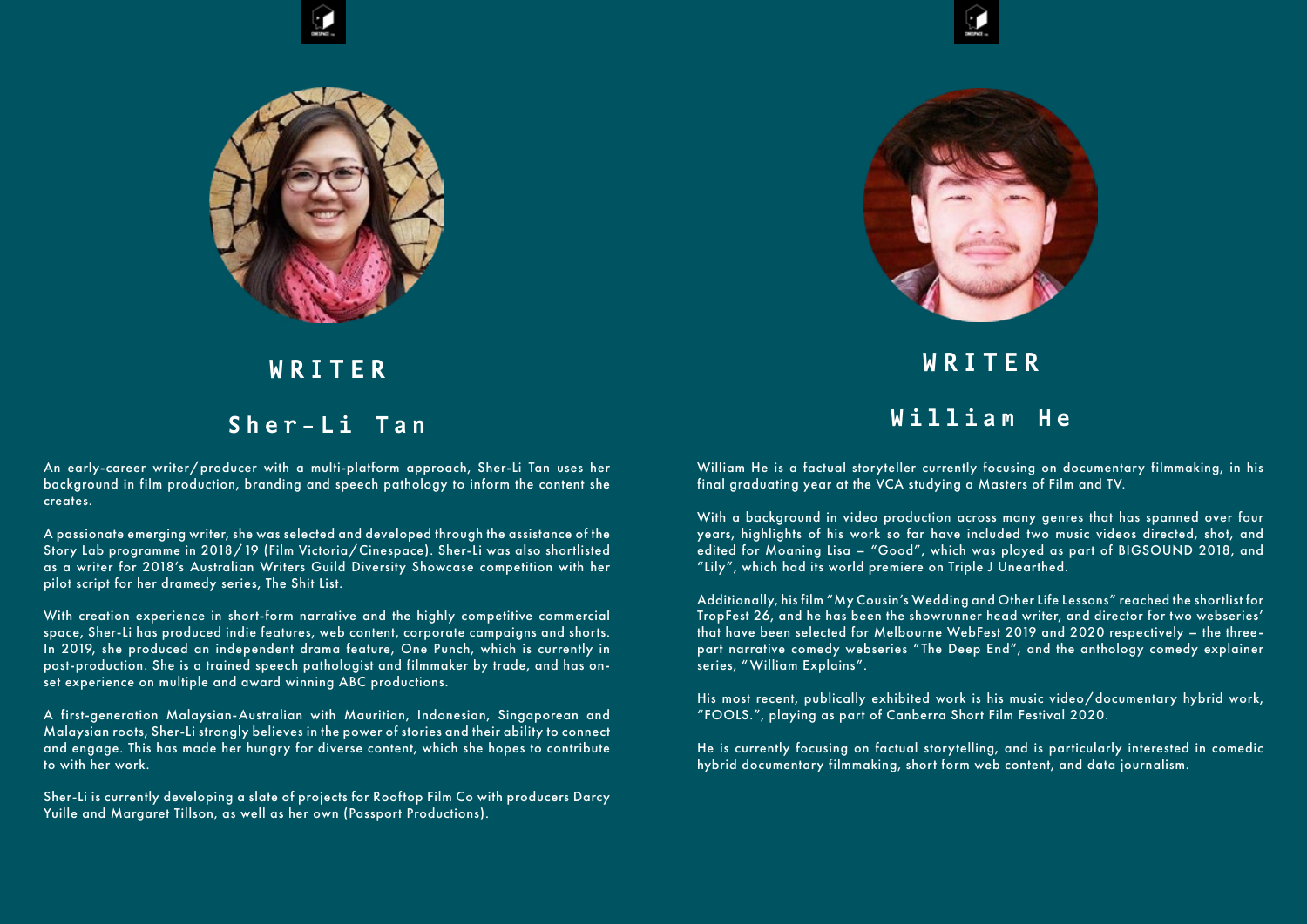Victoria Lu is a first-generation born Chinese-Australian writer. Born and raised in southwest Sydney, Australia. Victoria also lived in Beijing, New York and London before heading home again to Australia.

Beginning her storytelling career at the University of Sydney with a BA (Media & Communications), Victoria explored careers in public relations, advertising, business consulting and hospitality across four continents before finally realising her calling as a screenwriter.

With a background in improv and stand-up, Victoria often injects comedy and light-hearted moments into her writing, which often tackles issues of prejudice and mental health within diverse communities.







# **W R I T E R**

# **V i c t o r i a L u**

Thavy is a first generation Lao Australian. He has a Bachelor of Film Production from SAE's Melbourne campus. He has written, directed, produced and edited numerous productions. From this work he found his focus as a Screenwriter and a Director and always strives to hone his craft. He has also developed skills in Post Production such as editing and colour grading.

A love of East Asian cinema mixed with a passion for classic and contemporary Western/ European auteurs and an appreciation for music and novels have been key inspirations in his work. Thavy's dream is to tell stories from an Asian Australian perspective as well as the diverse international crowd that is both prominent in his life and our ever evolving culture.

Thavy hopes his past experiences and living abroad will allow his work to be enjoyed by people from all walks of life.

**W R I T E R** 

# **T h a v y T h o n g k h a m**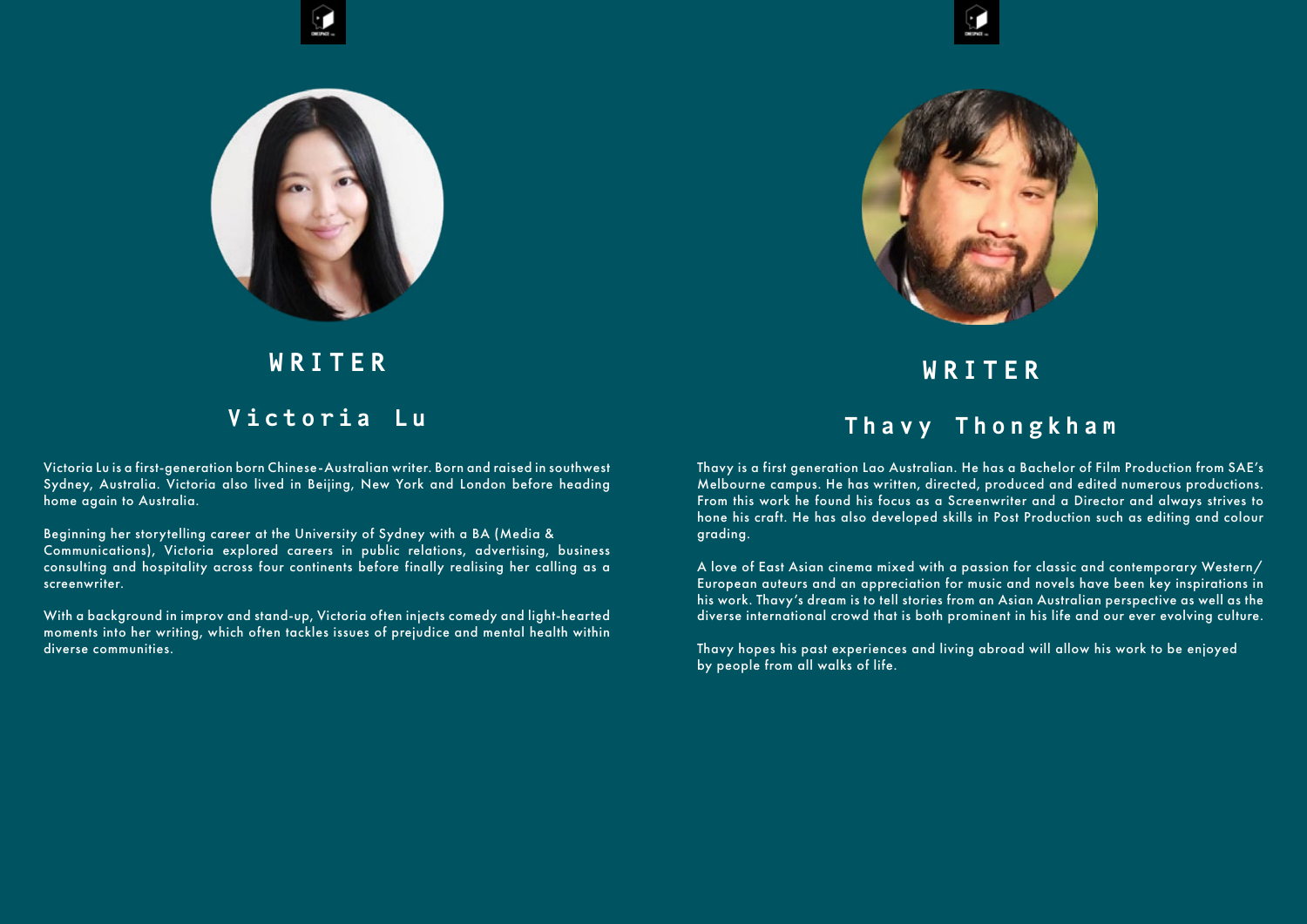Theresa Gunarso is a 23-year-old Chinese-Indonesian writer based in Australia. In 2016, she moved to Melbourne to study at the University of Melbourne. It was then that she began writing and directing plays for her church and performing in them while submitting short stories and poems to student magazines.

Her first screenplay, How to Cope After Spending 3 Years in Space, is selected as a quarterfinalist in ScreenCraft Comedy Contest 2020.

She currently runs a YouTube channel. Her next project is a podcast called Chindo Tea, a series dedicated to exploring the lives of Chinese-Indonesians.







# **W R I T E R**

# **T h e r e s a G u n a r s o**

Karl Fernando is an Indigenous Australian screenwriter from the south-western suburbs of Sydney, who now resides in Melbourne.

Karl is currently in-development for a black-comedy television series with co-creator and documentary filmmaker Em Baker and the Academy Award nominated production company Aquarius Films. He was a participant in Cinespace's very first Diversity Writer's Lab with Jane Allen.

Karl has Written, Directed, Shot and Edited a variety of media, including a web series for comic book tattoo artist Paul Abstruse called ABSTRUSE INKORPORATED, music videos for BRYAN ESTEPA AND THE TEMPE TWO, along with a 'MAKING OF' documentary for the bands fifth studio album Every Little Thing. He also provides his skills as a videographer making corporate videos for clients such as RMIT Melbourne.

Karl is a trained actor, appearing in FIVE BEDROOMS (Hoodlum for Channel 10), WENTWORTH (Fremantle for Foxtel), UNTAG (Independent Short), the award winning ALL THESE CREATURES (Short), and a number of TVCs. In Addition to his acting credits, Karl writes and performs stand-up comedy along with hosting a weekly comedy podcast dedicated to analysing film and pop culture.

He is a life-long comic book nerd and former basketball wizard, and loves grunge music, George Lucas, 90's Pop Culture, Podcasts, and eating his own bodyweight in pizza!

**W R I T E R** 

# **K a r l F e r n a n d o**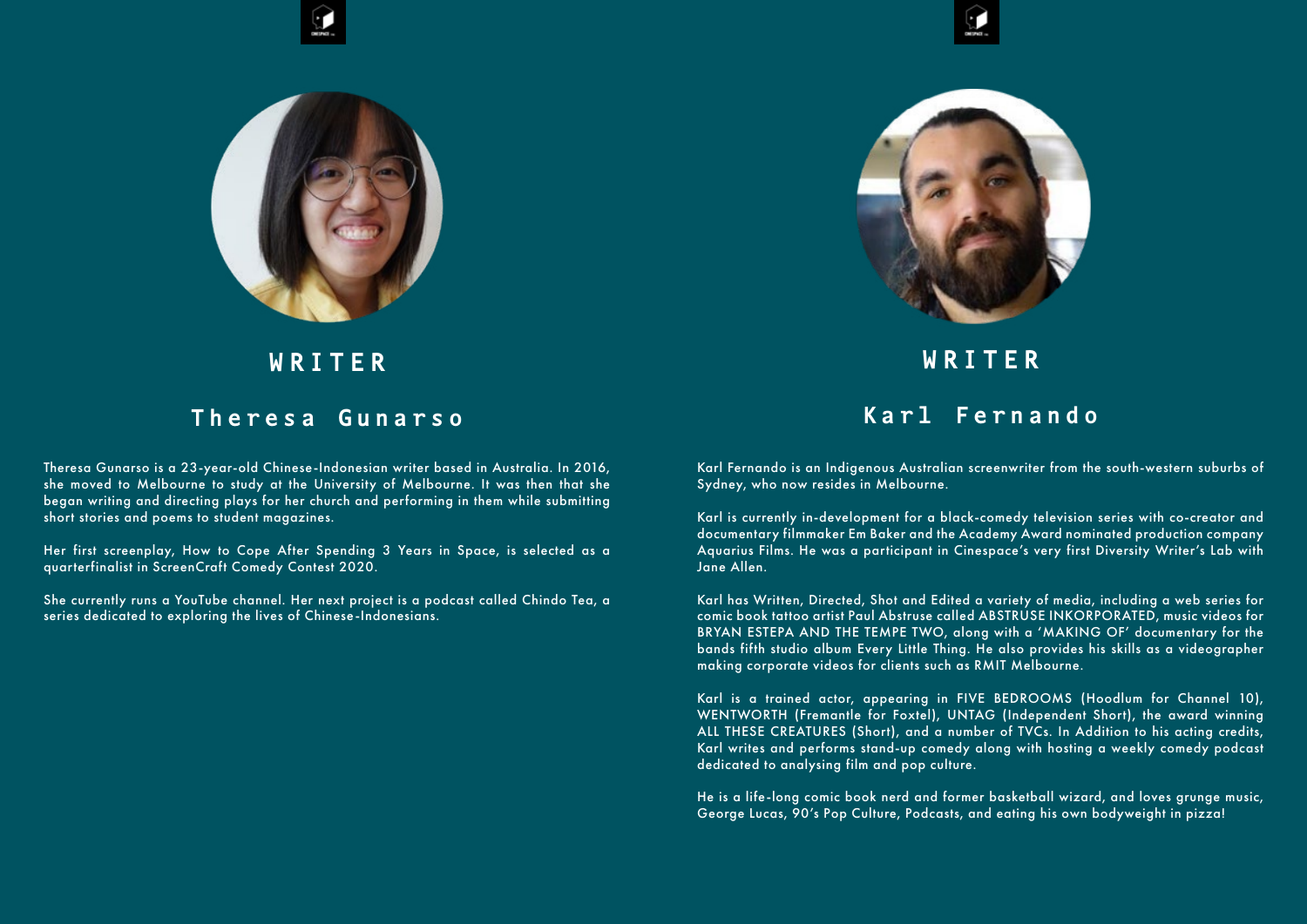Steve is on the board and a project coordinator with Cinespace. He is a queer identified cultural producer and activist. In Toronto he was a producer, associate director for black theatre company Theatre Fountainhead, directed for Actors Equity Theatre, was a founding coordinator of Toronto's iconic multi arts Desh Pardesh Festival, and a programmer with the Inside Out Festival.

He has written, produced and directed over thirty plays including My Kind of Night (Fringe Festival, Toronto), It's a Goan Thing (Theatre Works, Toronto) and The Graceful Giraffe Cannot Become a Monkey a theatrical adaptation of Okot p'Bitek's epic poems Song of Lawino and Song of Ocol (The Big West Festival).

He has published in Fuse, Borderline and ATOM magazines, The Toronto Star, The Jaoa-Roque Literary Journal (winner Best Short Fiction 2018) and Bent St.2017 and 2018 and ImageOut Write Anthology 2019 and is the founder and director of the Sunshine Short Film Festival.





# **P R O D U C E R**

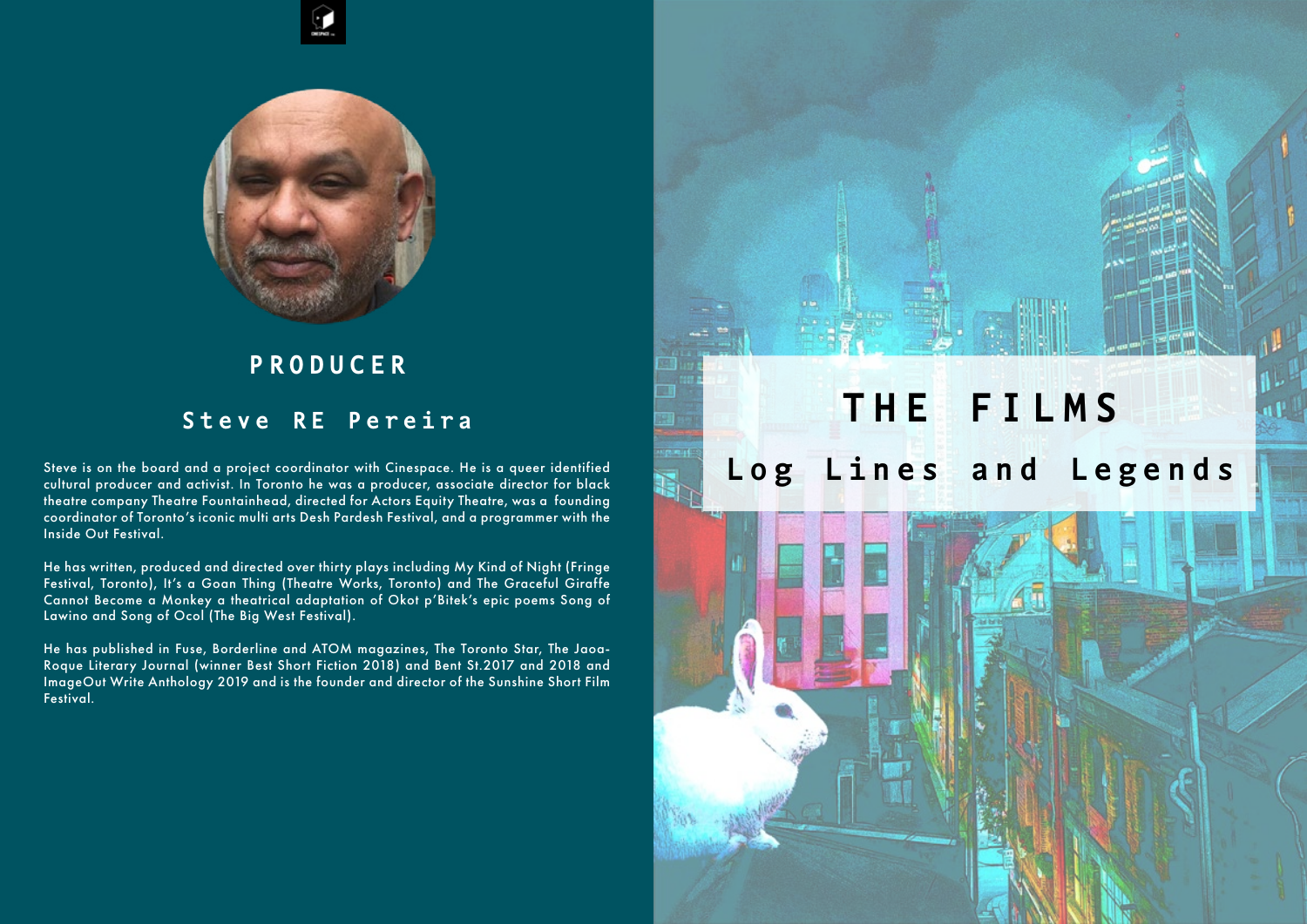## **PONTIANAK by Sher Li Tan**

*Logline:* A woman bullied by her controlling husband finds an unexpected escape through an encounter with a malicious spirit.

Legend: The Pontianak (/pon.ti.a.nak/) is a popular Southeast Asian vampiric spirit of a woman who has died when pregnant. On the night of a full moon, she targets men and the helpless as revenge for her death, violently tearing their internal organs out with her long fingernails and drinking their blood. Legend goes that she hunts her prey by their scent from their laundered clothes at night and preys on unsuspecting victims under the trees she lives in. She is also known to disguise herself as an alluring woman to attract potential victims before attacking them in her monstrous form

*Synopsis:* Jaya Devgan grew up hearing stories about the fearsome Pontianaks - female spirits condemned to a cursed existence of hunting and killing men. Any life, including the one she lives with her controlling partner, Amit, is better than being a Pontianak. However, when her friend Lily becomes a Pontianak, Jaya is forced to confront the reality of her own situation and ask - which is worse? The monster outside, or the monster within?

# **BIG CAT HUNTERS by William He**

*Logline:* An elderly Chinese couple is on the hunt for the Grampians Panther - but what they ultimately catch is not what they expected.

*Legend:* For decades, there have been rumours of big cats roaming the Australian wilderness, with sightings reported year after year. In Victoria, in particular, several sightings of large, black cats have been reported all across the state. There is a small but sizeable contingent of believers who are actively on the lookout for evidence of big cats in Australia's wilderness, including TV personality Grant Denyer, who recently claims to have spotted a large cat in the backyard of his property in the Blue Mountains in NSW.

*Synopsis:* Cindy and Philip, an elderly Chinese couple, Big Cat believers, are out one night in the Grampians laying traps. Philip thinks they are trapping the Grampian Panther. However, a confusion in language leads Cindy to believe they have a different prey in mind, Grant Denyer, the host of the TV show Family Feud which, much to the couple's dismay, has recently been cancelled. When it turns out Cindy gets her prey, the couple seize the opportunity to make a point about the cancellation of their favourite show.

# **IN DANDENONG by Victoria Lu**

*Logline:* A young Chinese woman proves that she is not what she seems, as the killer discovers when he attempts to attack her.

*Legend:* There might be a "killer in the backseat" is a universal urban myth used as a cautionary tale to keep young women tempted to drive alone at night.

*Synopsis:* Jess is a young Chinese woman who is underestimated by the men around her. Driving home one night, Jess stops at a petrol station where she encounters George. Though he appears fine, Jess's gut tells her something about him doesn't seem quite right. She is right. Jess soon finds George wielding a knife in her car's back seat, looking to rape and kill her. But George has bitten off way more than he can chew, and Jess proves that she is more than capable of looking after herself.

# **RED ROOM by Thavy Thongkham**

*Logline:* Desperate to save his wife from an incurable illness, an ordinary office worker enters into a dark cyber world drawn in by a mysterious email that claims to grant any wish.

*Legend:* The Red Room is a Japanese Urban Legend popularised in the late '90s/ early 2000s. One of its earliest renditions is a story of a Japanese high school student who clicks a cursed pop-up. The ad displays a banner that reads, "Do you like?" Any attempts to shut the ad down would only result in the ad reappearing with a visible crack growing larger each time. The banner eventually snaps, and the boy dies. The urban legend was a response to the pop-up ads and junk mail before internet security was normalized.

*Synopsis:* In the backdrop in the early 2000s, an office worker is the recipient of a strange email subject titled: The Red Room. An anonymous user named White\_Rabbit invites him to join a mysterious game that would grant any wish he desires. Desperate to save his wife from an incurable illness, the office worker enters the game only to discover that he would pay a very high price for saving his wife.

# **POCONG by Theresa Gunarso**

# *Logline:* A vengeful spirit has lost his mojo because he doesn't know what to be vindictive about until

he discovers his purpose with a dead man and a family feud.

*Legend:* In Indonesia, the Pocong is a spirit from the Muslim culture. Its purpose is to haunt people who have left something unfinished. The Pocong is usually depicted as a horrifying creature with a vengeance on his mind.

*Synopsis:* The Pocong in this story hasn't quite got the hang of being a Pocong yet. He is far more friendlier than he should be because he doesn't know yet what he needs to be vengeful for. However, the Pocong finds his purpose when he gets embroiled in a dispute over a family will between Carissa and her nasty aunts. Oh, yes, and this is a musical.

# **THE RIDE HOME by Karl Fernando**

# *Logline:* A mysterious Hitch Hiker forces a man to confront his own racism in an encounter on a

lonely, suburban highway.

*Legend:* While the myth of the mysterious Vanishing Hitchhiker can now be found in most countries, the roots of the story can be traced back to one source, the oldest living culture in the world, Aborigines and The Dreamtime.

*Synopsis:* Good mates Andrew and Jason are taking their usual nightly drunken ride in their V8 down the Ballarat highway when a confrontation with an elderly Indigenous hitchhiker turns the tables on their racism fuelled rage. Andrew learns a lesson.

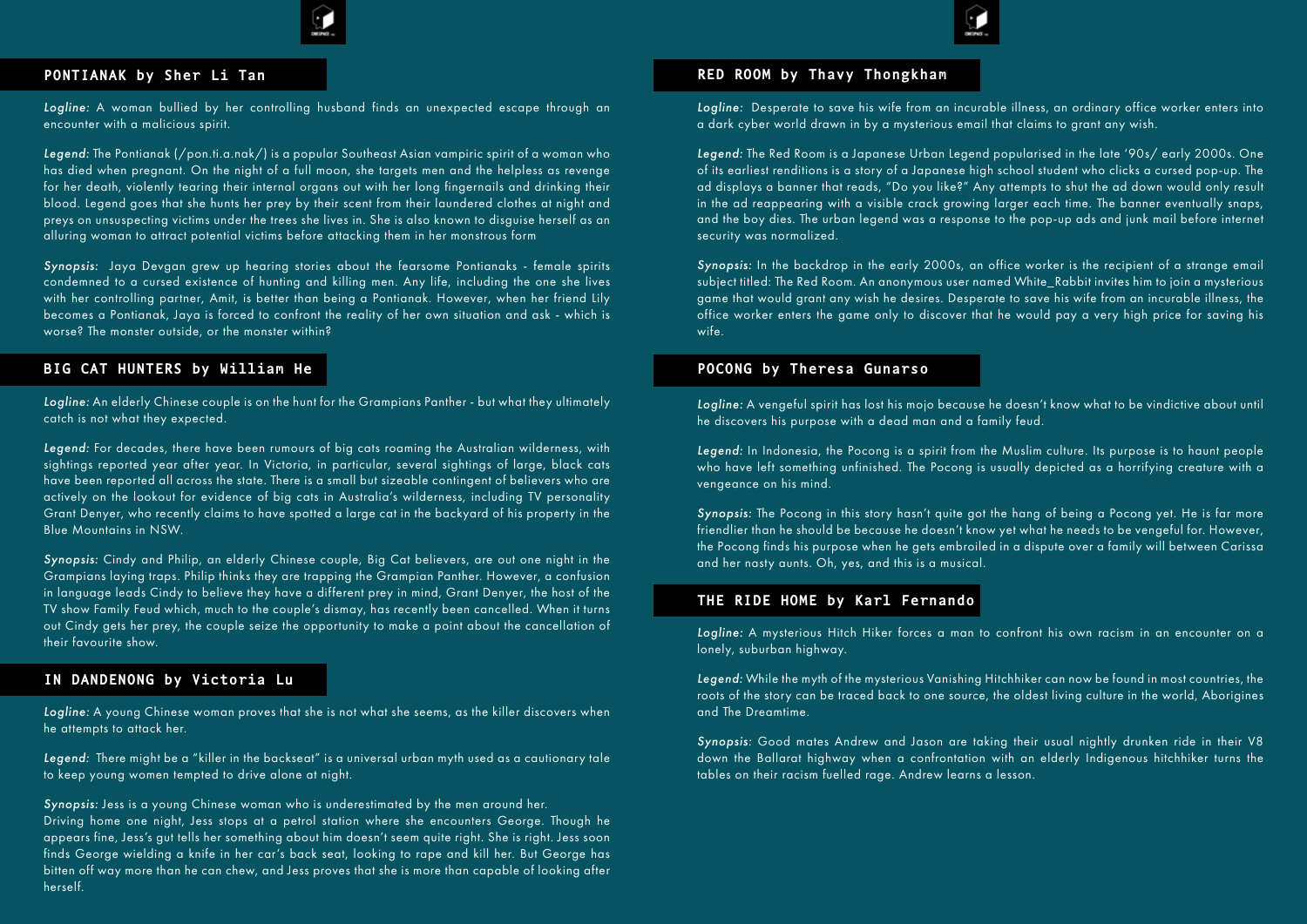# **THE SCRIPTS PONTIANAK**